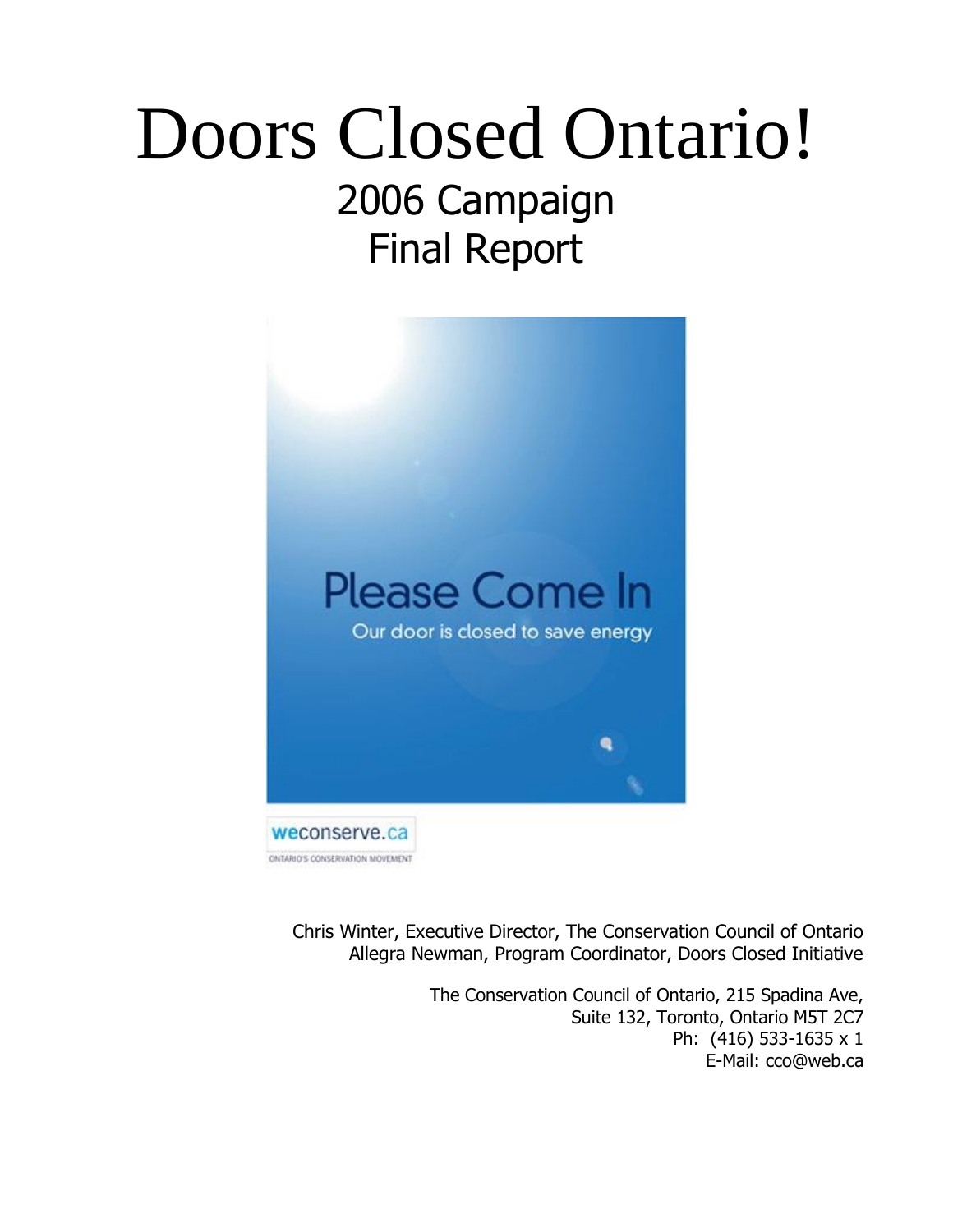### **Overview**

This year's Doors Closed campaign has garnered more support from the public, media and retail associations than in 2005. Through Doors Closed, feedback from retailers has shown that although energy conservation is not a priority to most, many store owners and managers see the value of conserving to promote their store as energy conscious to their customers.

Over 5,500 posters were distributed across Ontario by,

- 30+ Volunteers
- 24 Organizations
- 16 Communities
- 6 Retail Chains

Five municipalities signed up, as did two chambers of commerce. The Doors Closed posters were available for download in ten languages including Hindi, Chinese,

**"Some places just overcool, if you have to put on a jacket is that not over doing it?"**

**Owner, Another Story Bookstore, Roncesvalles, Toronto**

Portuguese and Tagalog thanks to the City of Toronto Energy Efficiency Office.

As a result of the campaign:

- *o* Keeping doors closed while running air-conditioning is a widely-recognized and sociallyaccepted practice in most Ontario communities.
- *o* Public recognition of the Doors Closed campaign and message is widespread, especially in areas where the practice of keeping doors open is still prevalent.
- *o* 75% of businesses approached displayed a poster
- *o* 14% of the stores Toronto with their doors open agreed to close them when approached by canvassers, a potential savings of up to 2 MW
- *o* Businesses and business associations are active partners in promoting conservation.
	- o HMV and Roots Canada, adopted the Doors Closed policy for over 25 and under 5 degrees.
	- o The Toronto Association of Business Improvement Areas (TABIA) promoted the campaign to its membership
	- $\circ$  The Canadian Retail Council promoted the poster for downloading on their website.



nothing more

… the response was tremendous.

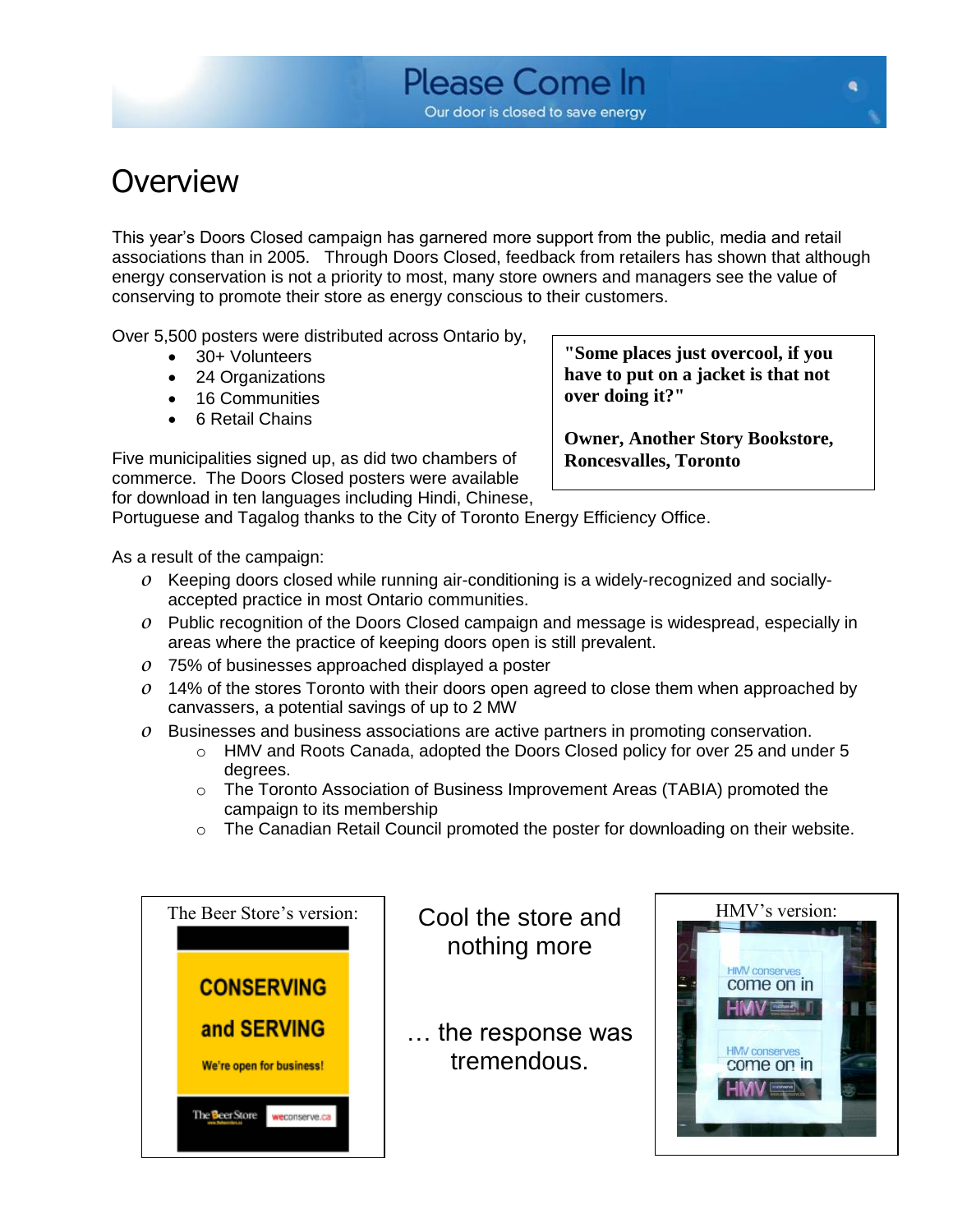

### Doors Closed Ontario 2006 Highlights



Doors Closed proved the power of movement-based social marketing – using the combined efforts of a multitude of organizations and individuals to drive home a simple message.

The campaign is full of examples of stores, retail associations, organizations and individuals who went the extra distance to ensure that the "doors closed" message took hold across Ontario.

Doors Closed in Oakville once again in 2006 went one step further for energy conservation and had amazing results. Suzanne Austin, of the Town of Oakville provided extra energy saving tips and options for stores and restaurants and posted the names of the 118 participating business on their website providing a great incentive for stores to get involved.

In London, Dianne Szoller of the Thames Region Ecological Association logged 371 stores with only one store having its doors open with the air conditioning on. Pier 1 in London took energy conservation further by lowering their lights, raising the temperature on their air conditioner a few degrees and, of course, keeping their doors closed.



In Toronto, there were both good and bad communities. The Little Italy BIA in Toronto boasted a high level of energy conservation ambition with 101 of 122 stores (82.79%) practicing conservation measures. Chinatown and

Queen Street West were problem areas, however showing 34 and 27 per cent respectively of stores with the door open and air conditioning running.

HMV Canada took their responsibility as a corporate community partner seriously and in order to do their part to reduce energy usage, and encourage others by example to do the same, they asked all their street store locations to participate and keep their doors closed while running the air conditioning.

Business Improvement Areas (BIA) across Toronto joined the Doors Closed campaign in 2006 through Toronto Association of Business Improvement Areas', greenTbiz program.



Ken Kim of the OKBA fielding questions from the media

Other retail associations supported the program. The Ontario Korean Businessman's Association distributed the poster to its membership, and the Canadian Retail Council made the poster available on its website for its 10,000 members to download and print.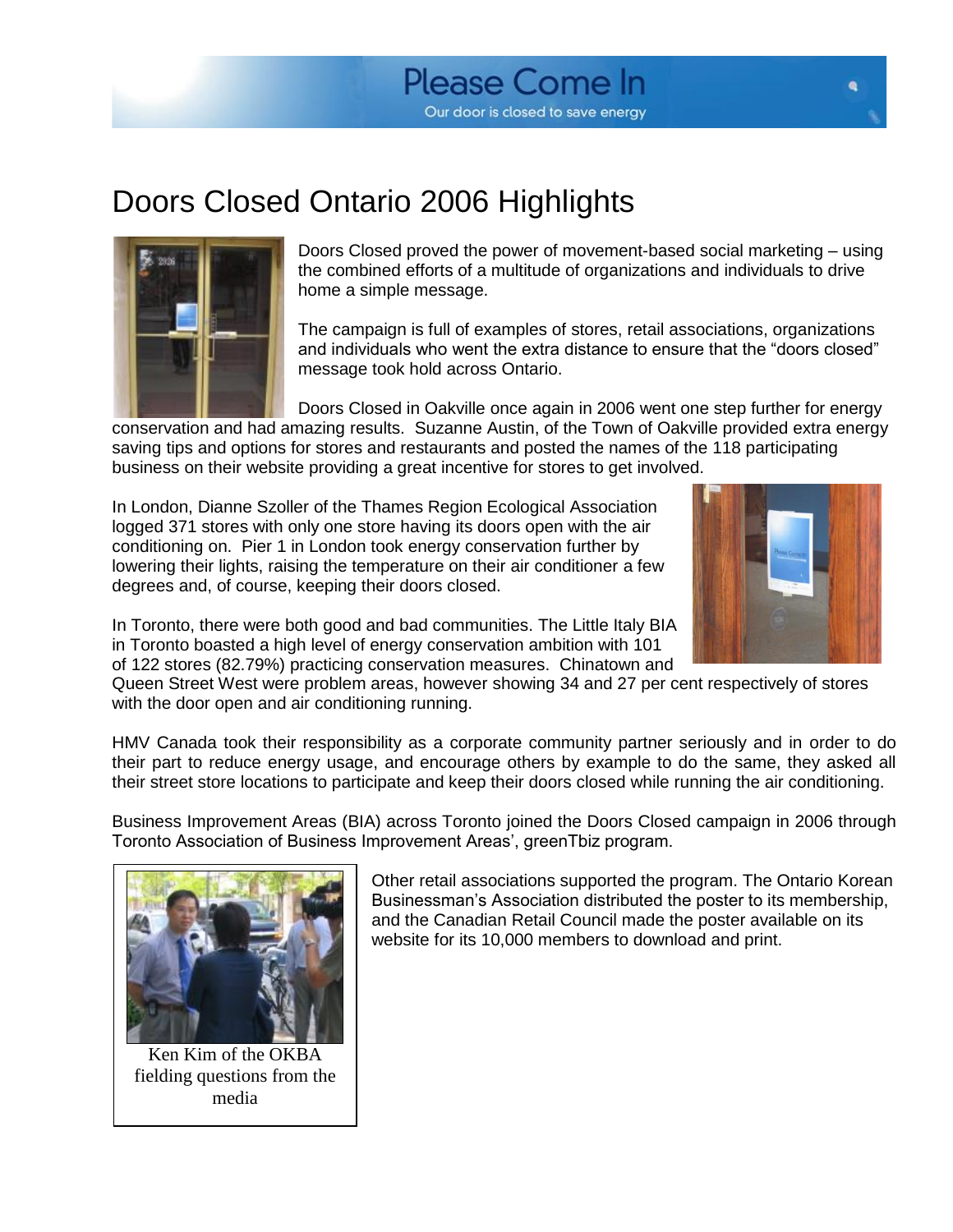### Media Coverage

The launch of Doors Closed was held on Thursday July 13<sup>th</sup>, 2006, the one year anniversary of the provincial summer peak record for electricity consumption. Conservation and energy use were high on the daily agenda and media pick-up was substantial throughout the province.

**"We're aware that many businesses leave their doors open as a signal to consumers that they are open for business. But by adopting the Doors Closed poster, it allows them to show that they're both open and energy conscious. Who wouldn't want to support a business that is socially and environmentally responsible?"** 

**Briar De Lange General Manager of the Bloor-Yorkville BIA**

The launch was held in Yorkville Park, in the heart of Toronto's Bloor-Yorkville retail community. The energy conscious Bloor-Yorkville BIA worked to promote Doors Closed in this neighbourhood and circulated a notice to the over 700 member stores requesting they participate in the program.

Chris Winter, Executive Director of the Conservation Council of Ontario, joined Peter Love, Chief Energy Conservation Officer of the Conservation Bureau; Briar de Lange, General Manager of the Bloor-Yorkville Business Improvement Area; Ken Kim, General Manager of the Ontario Korean Businessmen's Association and the Clean Air Foundation's Cool Shops team, to formally kick off the campaign. Also in attendance were representatives from the Toronto

Green Community, the Retail Council of Canada, TABIA, and the City of Toronto's Energy Efficiency Office.

The two Cool Shops teams as well as the Doors Closed Ambassadors took members of the media on walking tours of the area to visit stores and talk to retailers about energy conservation.

The media are paying attention. Television, radio, print and on-line coverage of the Doors Closed project was extensive. Global National, the Toronto Star and MTV Canada showcased Doors Closed Ontario. CBC was a big supporter with Doors Closed discussed on Ontario Today, Metro Morning, Info Regionales – Radio Canada, Radio London, Sudbury, Ottawa and Toronto. As well, City TV, CTV and Global News broadcasted stories reaching millions of Ontarians and provided increased incentive for stores and restaurants to keep their doors closed.

A 'Doors Closed' Media Summary was prepared for the Council by e|c|o media relations (see following page).

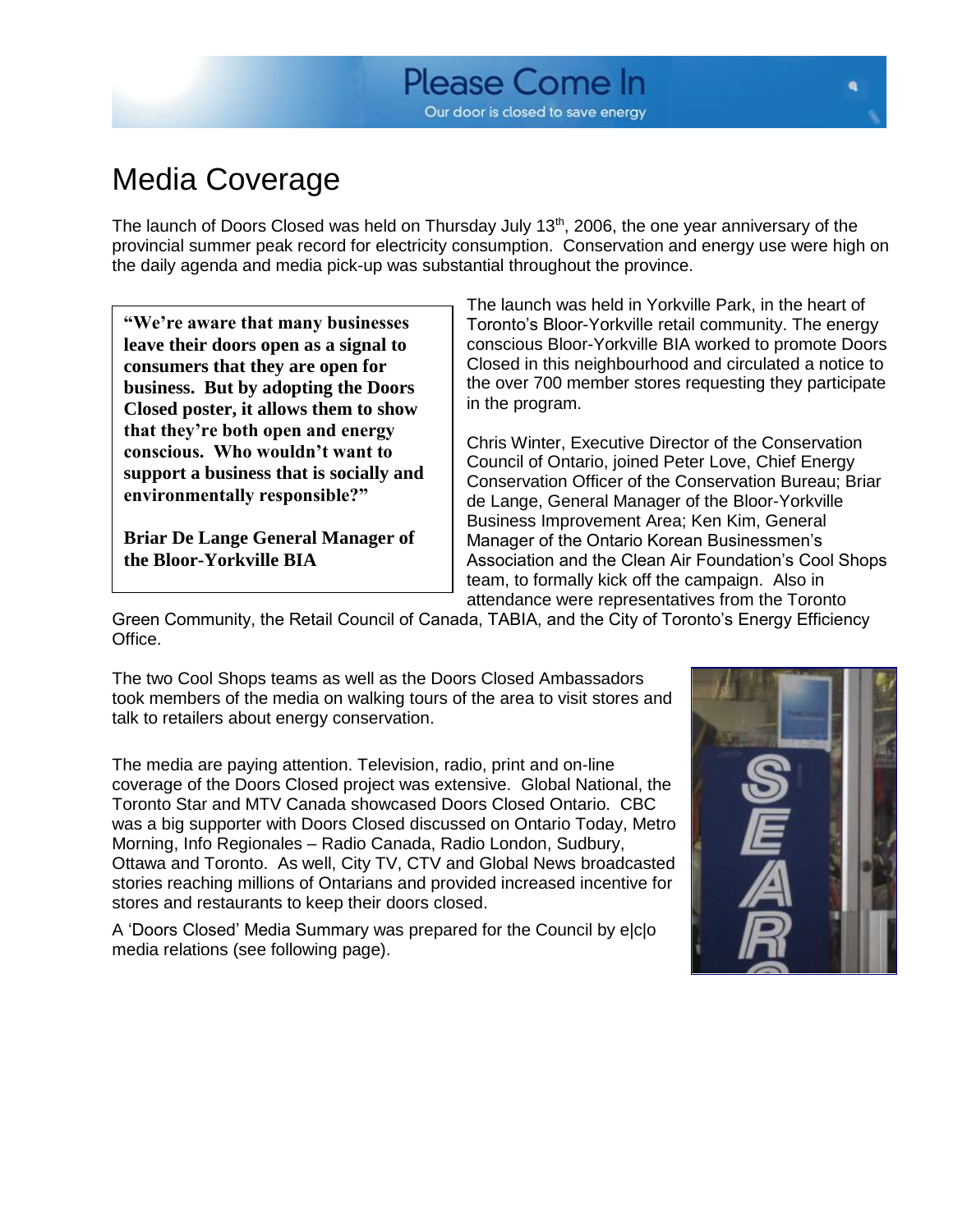### Please Come In Our door is closed to save energy

| <b>Radio Coverage</b>                          | Date | Reach     |     | <b>Description</b>        |
|------------------------------------------------|------|-----------|-----|---------------------------|
| Ontario Today                                  |      | 13-Jul-06 |     | 528,000 Live Interview    |
| 680 News AM                                    |      | 13-Jul-06 |     | 17,000 News report        |
| 680 News AM                                    |      | 13-Jul-06 |     | 53,000 News report        |
| <b>CBC Metro Morning</b>                       |      | 14-Jul-06 |     | 148,000 Live Interview    |
| <b>CBC Metro Morning</b>                       |      | 14-Jul-06 |     | 148,000 News report       |
| <b>CBC Metro Morning</b>                       |      | 14-Jul-06 |     | 202,000 News report       |
| Infos Regionales-Radio Canada                  |      | 14-Jul-06 |     | 2,000 News report         |
| Infos Regionales-Radio Canada                  |      | 14-Jul-06 |     | 2,000 News report         |
| 680 News AM                                    |      | 13-Jul-06 |     | 17,000 News report        |
| <b>CBC Radio Sudbury</b>                       |      | 14-Jul    |     | 14,000 News report        |
| <b>CBC Radio Toronto</b>                       |      | 14-Jul-06 |     | 87,000 News report        |
| CBC Radio Ottawa                               |      | 14-Jul-06 |     | 42,000 News report        |
| <b>CBC Radio London</b>                        |      | 14-Jul-06 |     | 51,000 News report        |
| Infos Regionales-Radio Canada                  |      | 15-Jul-06 |     | 3,000 News report         |
| Infos Regionales-Radio Canada                  |      | 15-Jul-06 |     | 5,000 News report         |
| <b>CBC Metro Morning</b>                       |      | 17-Jul-06 |     | 202,000 Live Interview    |
| Infos Regionales-Radio Canada                  |      | 16-Jul-06 |     | 5,000 News report         |
| <b>CBC Radio Ontario Morning</b>               |      | 17-Jul-06 | N/A | Live Interview            |
| <b>CBC Metro Morning</b>                       |      | 18-Jul-06 |     | 148,000 Listener Opinions |
| Canada Today Sirius Satellite Radio            |      | 19-Jul-06 | N/A | News report AFRICA        |
| Canada En Direct Europe Sirius Satellite Radio |      | 19-Jul-06 | N/A | News report Europe        |
|                                                |      |           |     |                           |
| <b>Television Coverage</b>                     |      |           |     |                           |
| City-TV Toronto                                |      | 13-Jul-06 |     | 64,000 News report        |
| <b>Global News Toronto</b>                     |      | 13-Jul-06 |     | 63,000 News report        |
| <b>Global News Toronto</b>                     |      | 13-Jul-06 |     | 125,000 News report       |
| <b>CBC News at Six Toronto</b>                 |      | 13-Jul-06 |     | 35,000 News report        |
| City-TV Toronto                                |      | 13-Jul-06 |     | 105,000 News report       |
| CTV News at Six Toronto                        |      | 13-Jul-06 |     | 280,000 News report       |
| <b>BreakFast Television A-Channel Barrie</b>   |      | 14-Jul-06 | N/A | News report               |
| BreakFast Television City-TV Toronto Seg.1     |      | 14-Jul-06 | N/A | News report               |
| BreakFast Television City-TV Toronto Seg.2     |      | 14-Jul-06 | N/A | News report               |
| CityNews Tonight City-TV Toronto               |      | 14-Jul-06 | N/A | News report               |
| <b>CTV News CFTO Toronto</b>                   |      | 14-Jul-06 | N/A | News report               |
| <b>CBC News Today Newsworld</b>                |      | 14-Jul-06 |     | 39,000 Live Interview     |
|                                                |      |           |     |                           |
| <b>Print Coverage</b>                          |      |           |     |                           |
| <b>NOW Magazine</b>                            |      | 14-Jul-06 |     | 111,000 News Report       |
| Toronto Star                                   |      | 14-Jul-06 |     | 432,388 News Report       |
| The National Post                              |      | 14-Jul-06 |     | 237,795 News/Commentary   |
| The London Free Press                          |      | 17-Jul-06 | N/A | Editorial                 |
| <b>Toronto Sun</b>                             |      | 14-Jul-06 |     | 179,452 News Report       |
| <b>Online Coverage</b>                         |      |           |     |                           |
| CTV.ca                                         |      | 13-Jul-06 | N/A | News report               |
| CBC.ca                                         |      | 14-Jul-06 | N/A | News report               |
| CityTV.ca                                      |      | 14-Jul-06 | N/A | News report               |
|                                                |      |           |     |                           |

Total reach was over 3.5 million.

\*Following the media blitz, we received many individual requests for posters from stores, restaurants and municipalities across the province.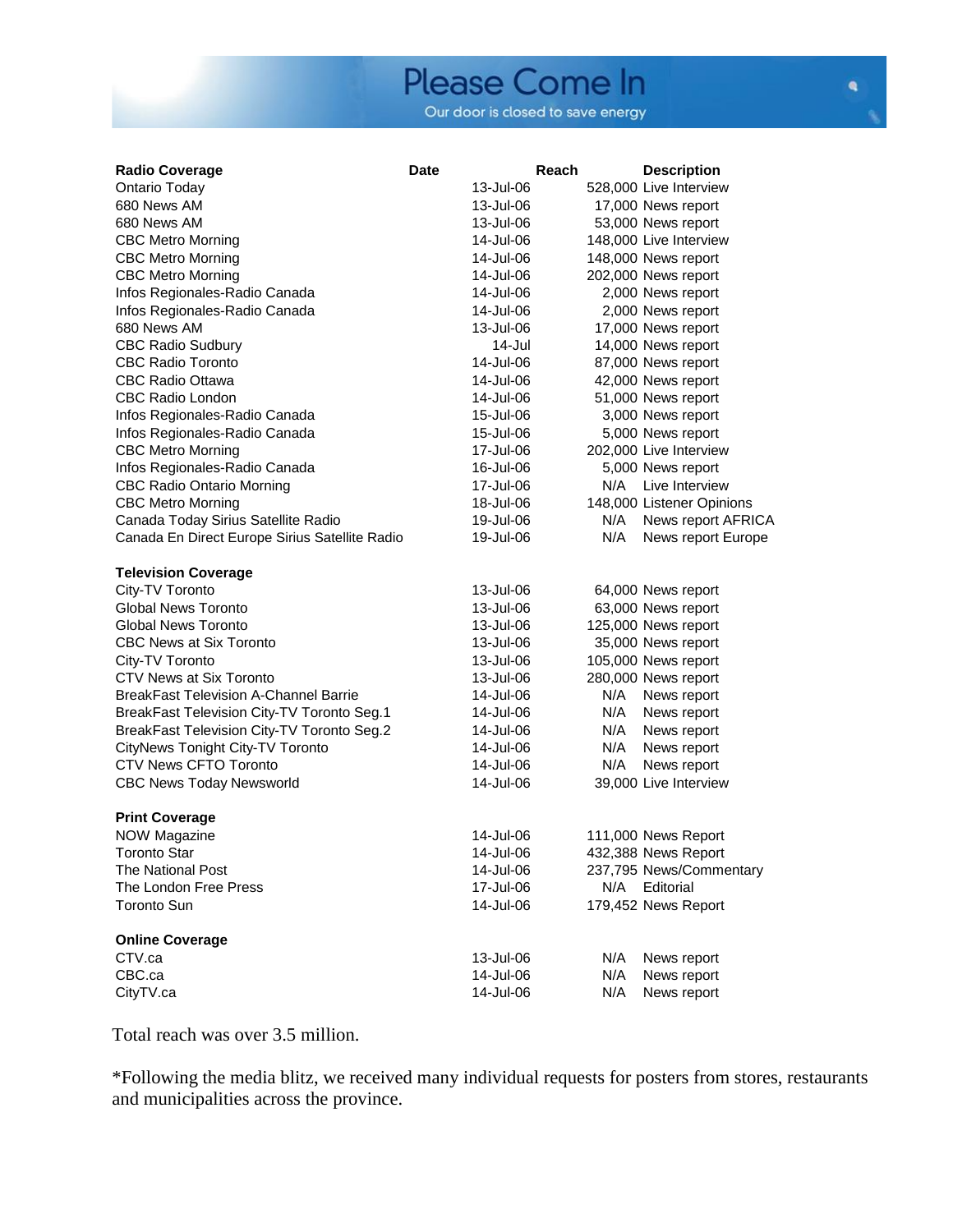## Poster Distribution

Posters were distributed in 16 communities across Ontario, giving us an excellent range of feedback on the uptake on the campaign in different regions.

Over 40 retail neighbourhoods across Toronto were visited. Working with the Toronto Association of Business Improvement Areas and Cool Shops, we identified the top neighbourhoods and BIAs and focused the efforts of the volunteers as well as the Doors Closed ambassadors on these areas.

The Ontario Korean Businessmen's Association (OKBA) distributed 2,500 copies of the Doors Closed poster to its membership through the biweekly newsletter. The OKBA also printed a translated article about the campaign explaining to retailers how they could participate in the campaign as well as ideas to further conserve energy in their businesses.



The Retail Council of Canada highlighted the campaign in their newsletter and posted information about the program along with other retail energy tips on their website. Retailers were encouraged to download and print copies of the Doors Closed poster to display.

Posters were also distributed through partnerships with retail chains. In 2005, we found that an impediment to working directly with stores and restaurants was that the directive to keep the door open generally came from the head office. In 2006, we worked to connect with head offices of the top retail stores in the city and engage them in promoting a doors closed policy to each of their stores. Although there was much resistance from the upper management of most stores to participation in the program, a few more forward thinking retail chains understood the importance of implementing and promoting their energy conservation commitment. We

worked with Fairmont Hotels, HBC, HMV Canada, Roots Canada, SuperPet Centers and The Beer Store to help implement Doors Closed policies and develop appropriate signage for their locations.

### Results

Number of Posters Distributed: 6000 Number of Partner Organizations: 40 Number of Ontario Cities/Towns where posters were distributed: 16 Number of Municipalities involved: 5 Number of languages posters translated into: 10

Based on the reports from local canvassers, we estimate that…

75% of businesses approached displayed a poster (a vast increase from 2005 results)

20% of businesses visited in Toronto had their doors open and their air conditioning on. In stark contrast, only two of the 531 stores visited in other communities had their doors open and air conditioning on.

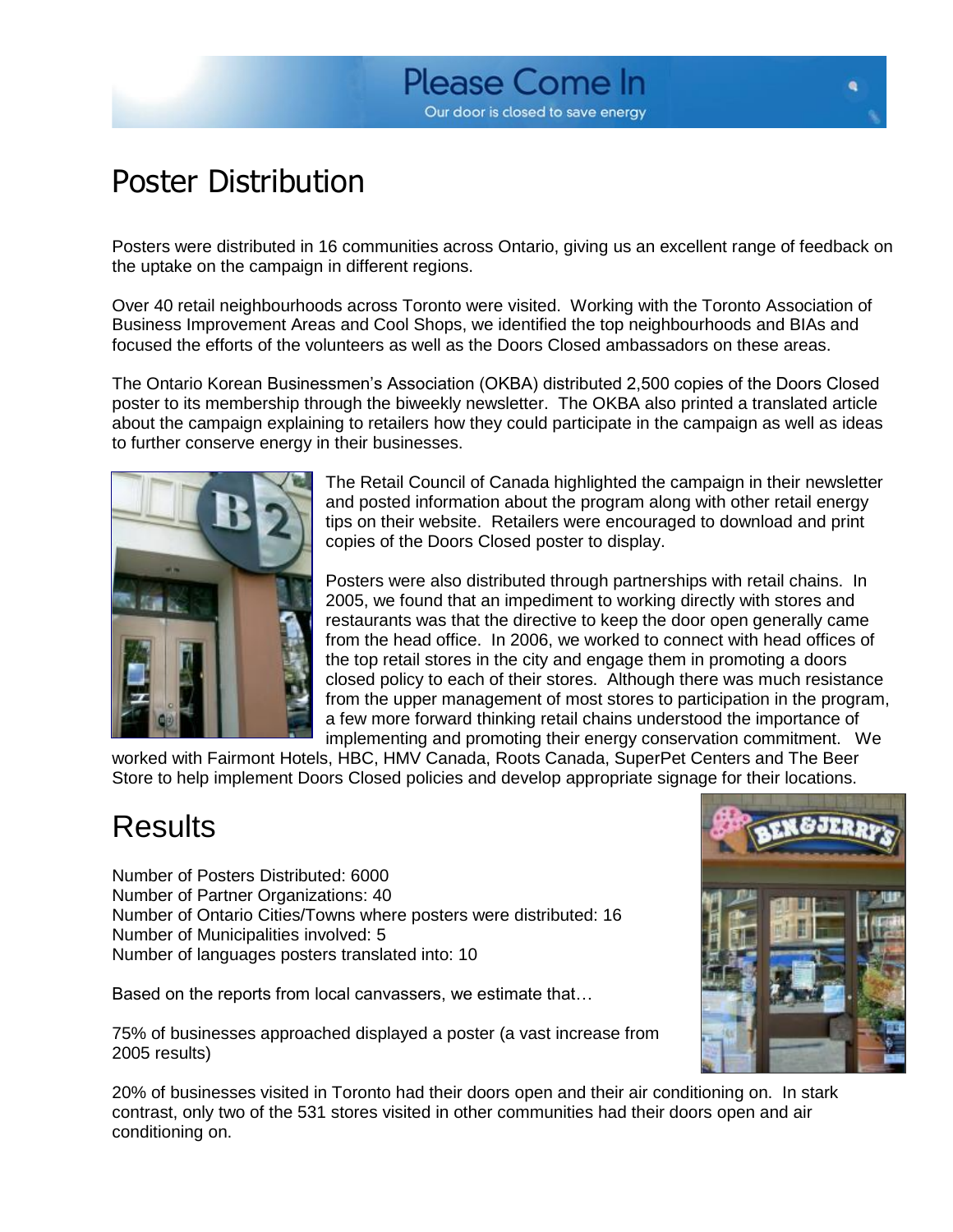

The more important result is how Doors Closed helped build a conservation movement in Ontario:

- �We forged new partnerships in conservation with businesses, association and municipalities �We raised public awareness and support for conservation
- �We promoted other conservation programs and groups such Cool Shops and greenTbiz

In short, the Doors Closed campaign demonstrated how a simple campaign can help support a complex movement and a deep-rooted shift in attitudes. It showed the value of a communityoriented and province-wide campaign: people to people communications, but with the active support and involvement of business and all levels of government.

### **Doors Closed Toronto Partners**

The Conservation Bureau – Ontario Power Authority Clean Air Foundation – Cool Shops Earth Day Canada Ontario Horticultural Association Ontario Korean Businessmen's Association Retail Council of Canada TABIA-Toronto Association of Businesses Improvement Areas City of Toronto Energy Efficiency Office Toronto Green Community Toronto Public Library

### **Doors Closed Ontario Partners**

**Community Partners Retail Partners** Aurora Chamber of Commerce Blue Mountain Village Caledon Chamber of Commerce Fairmont Hotels Caledon Countryside Alliance HBC Canadian Centre for Pollution Prevention HMV Canada Canadian Health Food Association **Roots Canada** City of Guelph **Pier 1** London City of London SuperPet Centers EcoCap **The Beer Store** Environmental Action Barrie Horizon Utilities Corp. Ontario Horticultural Association Ontario Korean Businessmen's Association Retail Council of Canada Rideau Environmental Action League (REAL) Thames Regional Environmental Action Timmins Chamber of Commerce Town of Caledon Town of Markham Town of Oakville Town of Uxbridge Woodstock Hydro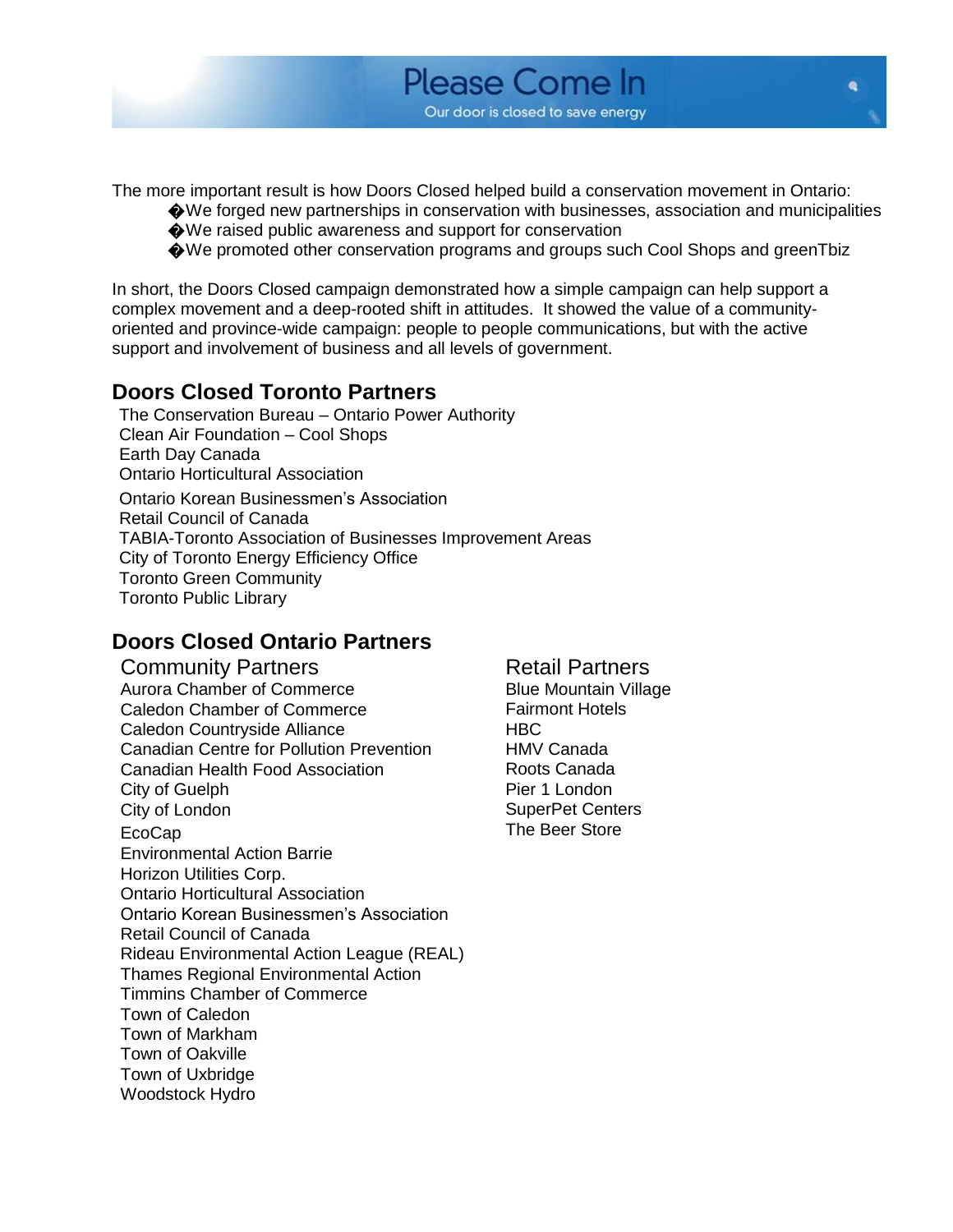### Feedback from the Stores

The Doors Closed program is mostly well received by retail owners and managers across the city. The number of stores participating is higher this year and stores that last year were completely unaware are now closing their doors.

Two areas in Toronto were dismal in their efforts in trying to conserve energy. Chinatown had 102 out of 296 (34.46%) stores with their doors open and air conditioning on and West Queen West was not far behind with 112 out of 421 (26.84%).

There were some challenges for the staff and volunteers of Earth Day

*"Again, this year we offered the free exposure on our website for participating, by listing the stores, store owners are always more willing to place the poster in their door once you mention this opportunity! I was also able to help store owners troubleshoot on being more energy wise by providing tips on how to cool the store without blasting the air, such as ceiling fans and lighting ideas."* **Suzanne Austin from the Environmental Policy Department, Town of Oakville.**

Canada who visited stores on Queen Street West, in Toronto, an area without a BIA. Most of the stores are averse to closing their doors for fear of losing street traffic. A number of stores, in the Queen Street area as well as throughout the city, mentioned once again that the decision about keeping the doors open or closed rests with the head office. This was frustrating for some volunteers however others took it as an opportunity to leave information and collect the name and contact information of the head office person involved.

As the media increased and people began to hear about the campaign it became easier for the



volunteers to approach retailers and initiate discussion. We have received positive feedback about the poster and the information handout from the retail community. One suggestion has been to either laminate the posters or distribute clinging stickers that are more durable. Many retailers would like to have a sticker that they can use year round.

Bars and restaurants with open patios were the least likely to be interested in closing their doors or learning about energy conservation. Restaurants with patios in some of the more upscale areas of the city, have giant windows that they keep open throughout the season making their air conditioners work overtime to keep the air cool inside the restaurant. There are however examples of energy conscious restaurants that keep their doors and patio windows closed or install fans instead of using air conditioning when their windows and doors are open.

As the Doors Closed word spread, a number of stores contacted the

Conservation Council of Ontario office to request a poster. These posters were distributed through staff and volunteers to the various businesses across the city.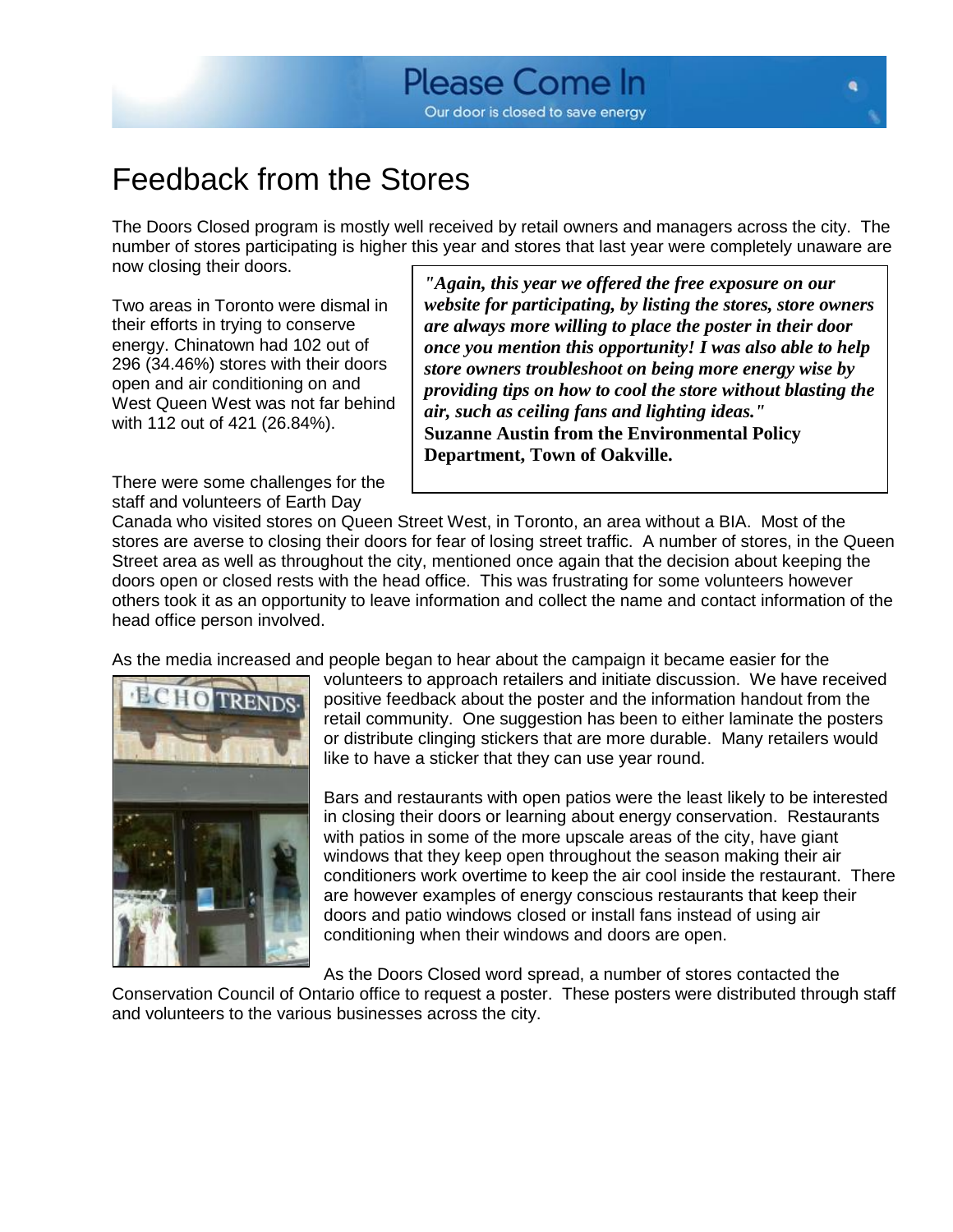### Volunteers and Doors Closed Ambassadors

Volunteers were once again the driving force behind this year's Doors Closed Toronto campaign. With the help of twenty-one volunteers, two Doors Closed Ambassadors, two Cool Shops Street Teams and staff and volunteers from Earth Day Canada and the Toronto Green Community, Doors Closed was able to reach out into many more neighbourhoods than in 2005.

To prepare volunteers for canvassing, prospective volunteers were invited to attend a two hour training session at the Conservation Council of Ontario. During this session, volunteers learned about the project, their responsibilities as Doors Closed volunteers and selected areas of the city to visit. Representatives from Cool Shops and greenTbiz spoke to the volunteers and gave overviews of both programs.

To augment the work of the volunteers, the Conservation Council of Ontario hired two student ambassadors who reported to the Doors Closed Program Coordinator. The ambassadors developed a plan to target neighbourhoods that were not being targeted by volunteers or the Cool Shops Street Teams. In collaboration with the Doors Closed Coordinator, the Ambassadors developed a plan for their discussions with retailers and implemented strategies for recording and quantifying the success of the project.

### Coordination with TABIA and Cool Shops

Throughout the campaign, we worked closely with TABIA's greenTbiz program and the Cool Shops teams. Part of the Doors Closed campaign was to encourage those stores with interest in energy conservation to take the next step. The Doors Closed Ambassadors and volunteers distributed information sheets that provided descriptions and contact information for Cool Shops and the greenTbiz programs. The Ambassadors encouraged the businesses they visited to go deeper with energy conservation and contact whichever program was suitable for their store or restaurant.

The Doors Closed campaign was presented to eager BIA



members from across Toronto at the greenTbiz program launch. With support from TABIA and greenTbiz, the Doors Closed program was received enthusiastically by the attending BIA representatives. Through this meeting we discovered interest in some areas of Toronto outside the downtown area. The Doors Closed Ambassadors amended their schedules to visit those areas of the city in the north, east and western reaches where there was enthusiasm about the project but where in the past neither Doors Closed nor Cool Shops representatives had visited.

Working in collaboration with the Clean Air Foundation's Cool Shops program, the Doors Closed Ambassadors worked to visit those areas of the city that were not being visited by the Cool Shops Street Teams. The team also worked with greenTbiz to garner support for the program from the Toronto BIAs and notified each BIA when they would be visiting. The team planned to avoid local festivals and often contacted the BIA representatives as they were visiting an area.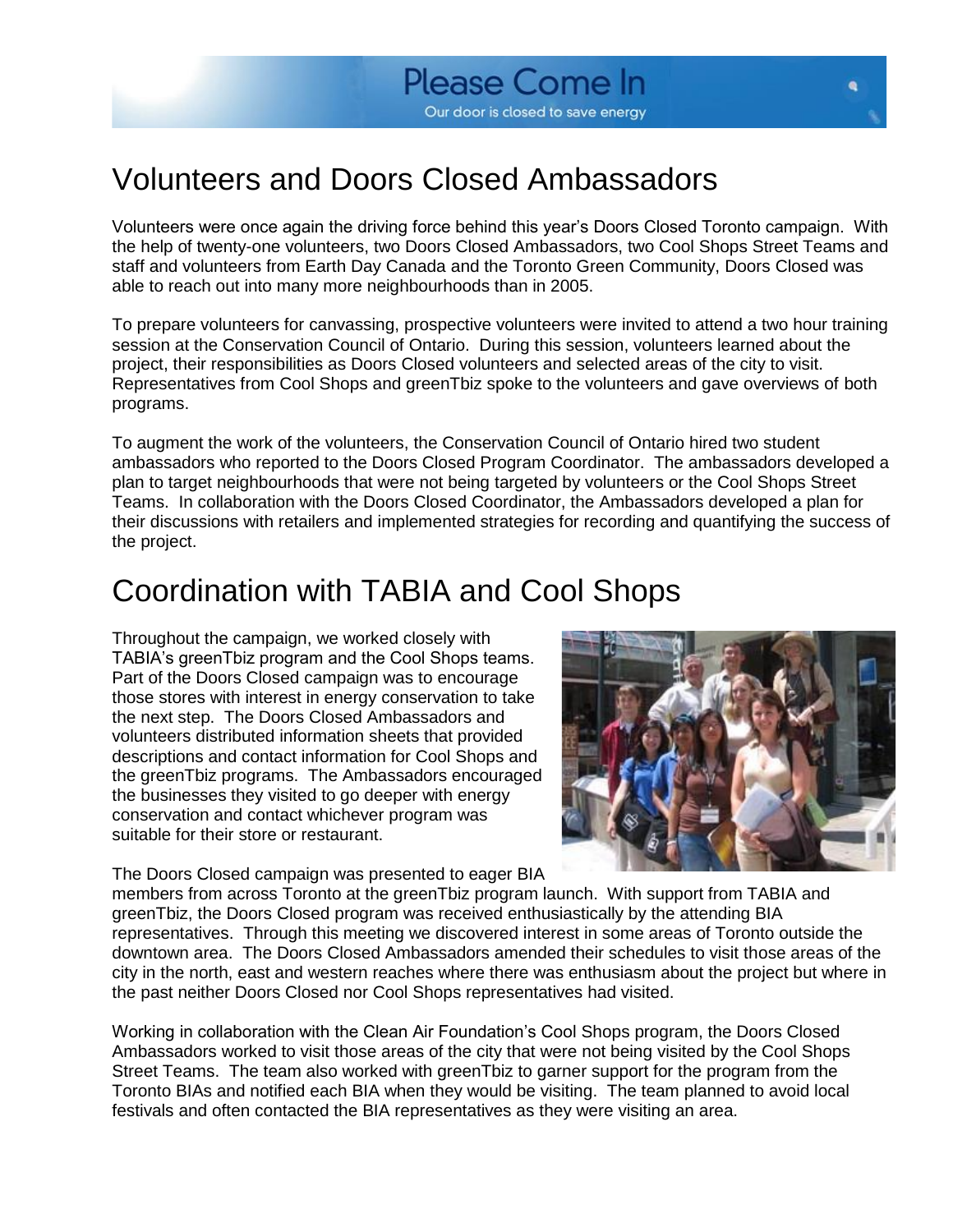

The Cool Shops Street Team attended the launch of the Doors Closed program and was instrumental in taking media teams around to stores in the Bloor-Yorkville area to discuss the issue and demonstrate the importance and effectiveness of the campaign.

### Recommendations

#### **1. Develop a broader retail sector campaign for 2007**

The response from the retail sector to the Doors Closed campaign has been exceptional, a reflection of the growing awareness and commitment to the environment across the sector. There is a strong interest on the part of our retail partners to participate in a broader initiative that a) is flexible, b) is broad in scope, c) can be integrated with other environmental initiatives of the stores and business associations, and d) will assist in promoting environmentally-conscious businesses and products to consumers.

Now that relationships have been developed with the Toronto area BIAs through TABIA's greenTbiz program, it will be easier in the future to disseminate important conservation information to the retail sector. With these relationships established, the Doors Closed and a year round We Conserve campaign can be developed that would allow stores to identify the conservation measure that make sense for them (i.e. not everyone has air-conditioning) and to promote their conservation products and services (organic cotton, recycled paper, energy efficient appliances, and organic food, for example).

We need stores and restaurants to be ambassadors for conservation, and in return Ontario needs to support those retailers and restaurants that embrace conservation in their operations and products.

We recommend initiating a provincial "We Conserve" campaign for the retail sector in 2007, culminating with a campaign to promote conservation gifts at Christmas.

#### **2. Maintain a targeted Doors Closed campaign for 2007**

Much of Ontario has taken the Doors Closed message to heart, and is ready to move on to the next level. Problem areas still exist, in particular within Toronto and possibly other major urban centres. For 2007, we should maintain the campaign through targeted activities, such as:

- 1. a retail chain pledge
- 2. outreach and assistance to high-need areas (Chinatown, for example)
- 3. earned media via press releases
- 4. public campaigns to encourage people to remind stores to close the doors when running A/C.

The following are some recommendations for future Doors Closed projects gathered from feedback from volunteers, retailers, organizations and municipalities involved in the program:

Develop a year round energy conservation program for retailers Print removable stickers or laminate the posters Continue targeting chain stores by contacting their head offices Connect with more community groups outside the GTA to help with distribution Work more closely with the BIAs especially outside the GTA Distribute posters through BIAs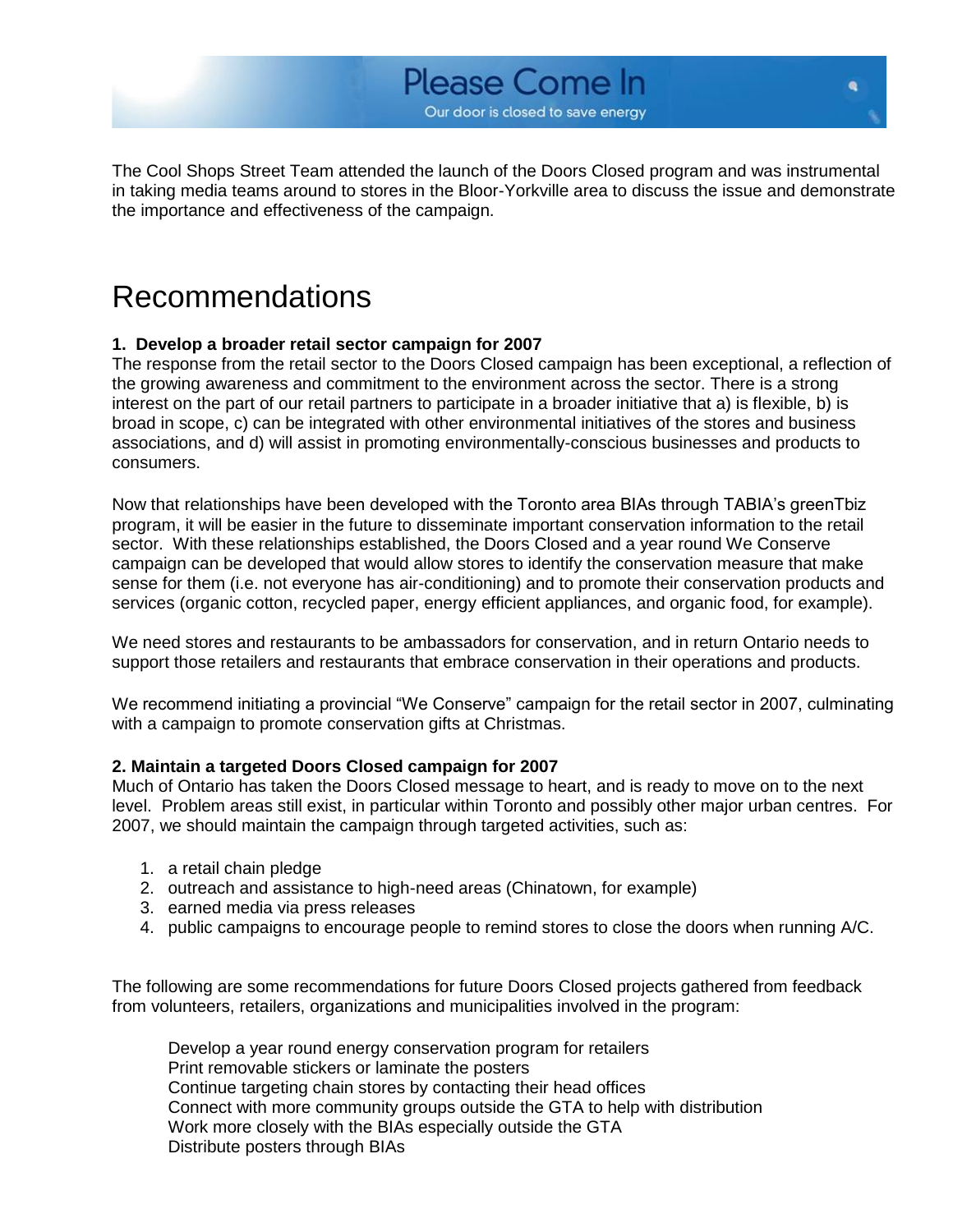

A more targeted approach to big business and office buildings is required

Numerous reporters asked us about pricing and regulating doors closed. We are emphasizing a voluntary approach that promotes a deep-rooted cultural value that as opposed to a by-law or similar regulation. However, we do recognize that voluntary programs like Doors Closed need to be supported by peak pricing. Smart meters and peak power pricing for medium and larger stores and restaurants would help reinforce the message that air-conditioning the great outdoors is a waste we can all illafford!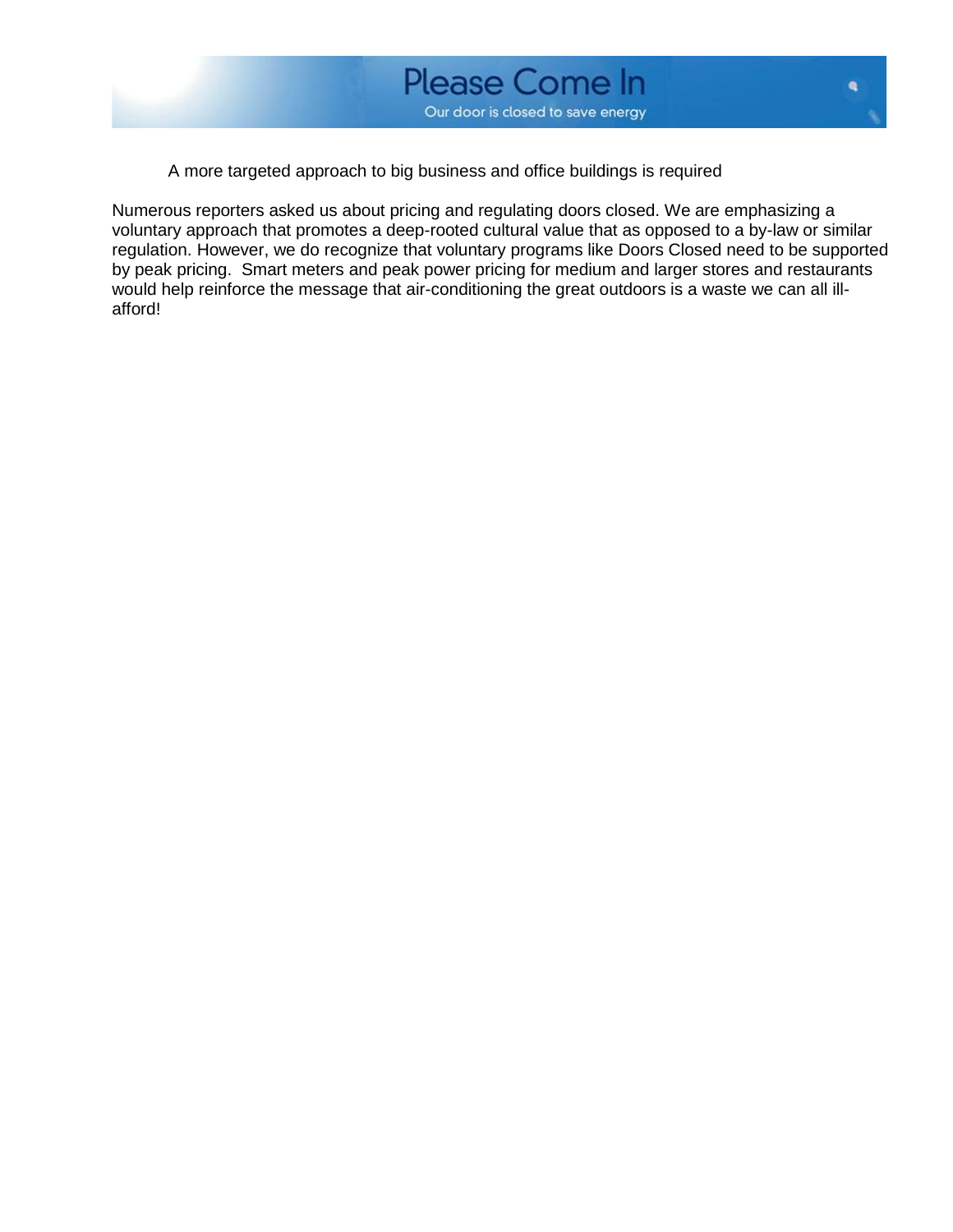### Appendix One

Report of the Toronto Street Team

#### **Final Report to the Conservation Council**

**Brian Morris, Corina Wong Doors Closed Campaigners** August 25, 2006

#### **Breakdown**

The Doors Closed Team visited 4063 stores, business, and organizations. 2811 (69.18%) had air conditioning with their doors closed. 771 (18.98%) had their doors open with the air conditioning on or off, and 481 (11.84%) did not have air conditioning at all.

Doors Closed was able to post 541 (13.32%) posters up and around the Greater Toronto Area. The Campaign was also successful in getting 96 (2.36%) organizations to shut their doors. See Attached File *(Doors Closed 2006 – Master Copy List)* for complete list of raw data.

#### **Toronto's Leaders**

The City of Toronto had some bright spots with conservationists. The BIA of Little Italy boasted a 101 of 122 stores (82.79%) having their doors closed or not having air conditioning. Little Italy also had a high rate of promotional spirit allowing 40 (32.79 %) posters to be raised on their doors.

#### **Needs Some Improvement**

Two areas in Toronto were dismal in their efforts in trying to conserve energy. Chinatown had 102 out of 296 (34.46%) stores with their doors open and air conditioning on and West Queen West was not far behind with 112 out of 421 (26.84%). See attached file *(Doors Closed 2006 – Breakdown)* for all the Business Improvement Areas that were visited.

#### **Test Measurements**

West Queen West had few changes, as a direct result of stores being closed the first time we were there, and having been open the second time around. The same result came with stores that were open during our first visit and closed the second time. Little Italy experienced the same result, but unlike West Queen West they lost several posters as a result of either lack of tape or being ripped down. The above mentioned are highlighted in the attached file *(Doors Closed 2006 – Master Copy List)* marked in red.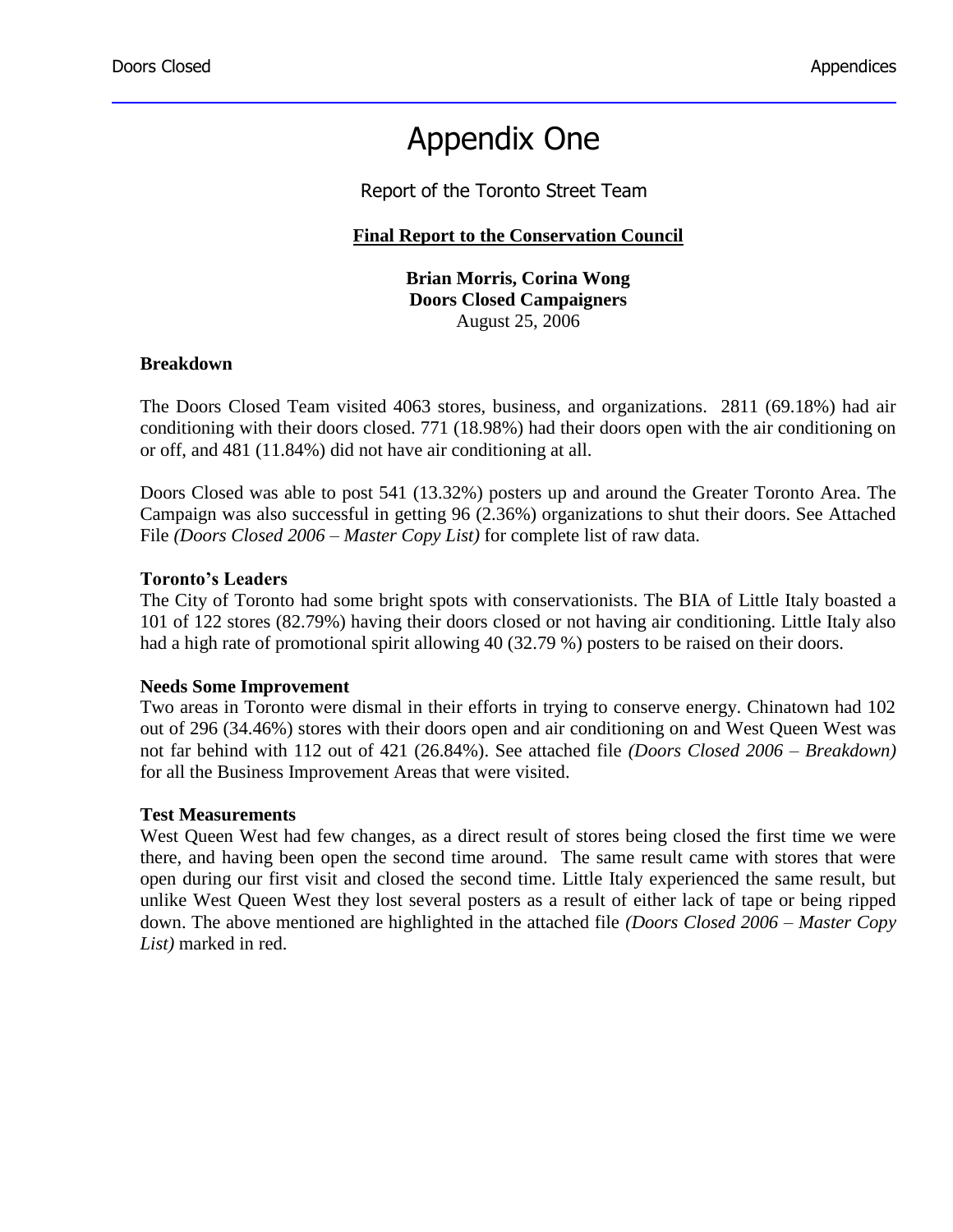#### **Quotes**

*"Why should I spend more?" – (Little Italy 621 College St.) Multimoda*

*" I tell my employees to close the door or turn off the A/C – (Chinatown 393 Spadina Avenue) Butterfly Fashion*

*"A lot people think of the here and now… they don't think about the future" – (The Junction 2950 Dundas St.) Chiropractic Clinic*

*"I was looking to get one of those, because my neighbours have one." – (Old Cabbagetown 453 Parliament St). Reflections*

#### **Post-Campaign Reflections**

During our follow-up in Little Italy, we found that only a few stores (40) had kept their Doors Closed poster in place. Almost half of the displayed posters were in very poor condition. They were badly wrinkled and loosely attached to the doors. We believe that the reason why so few posters remained displayed is because:

- over time, the sides of the posters curled up and became visually unattractive
- when glass doors/windows were washed, posters would be taken down and not put back up
- on days that were not exceptionally hot, many stores opted to open their doors and duly turned off their air-conditioner. This caused the "Our Door is Closed to Save Energy" poster to seem irrelevant

We also found that most of the "Our Door is Closed to Save Energy" posters that did remain up, were being displayed on the side windows rather than doors.

Most businesses that had their doors open believed that open doors were perceived as more inviting, and would allow the cool AC air to draw people inside during hot days.

We did influence some stores to close their doors, even if they did not put up a poster.

#### **Suggestions**

Towards the end of August many stores were wondering why we were not here earlier in the Summer to promote this campaign. One store owner happened to be a BIA board member for the Beaches BIA and suggested that the Conservation Council of Ontario distribute their information and posters through the BIA directly, so that the campaign can reach everyone earlier rather than in mid-August.

Double sided posters were also suggested by several stores so they could state that they were saving energy when their doors were open, and when their doors were closed.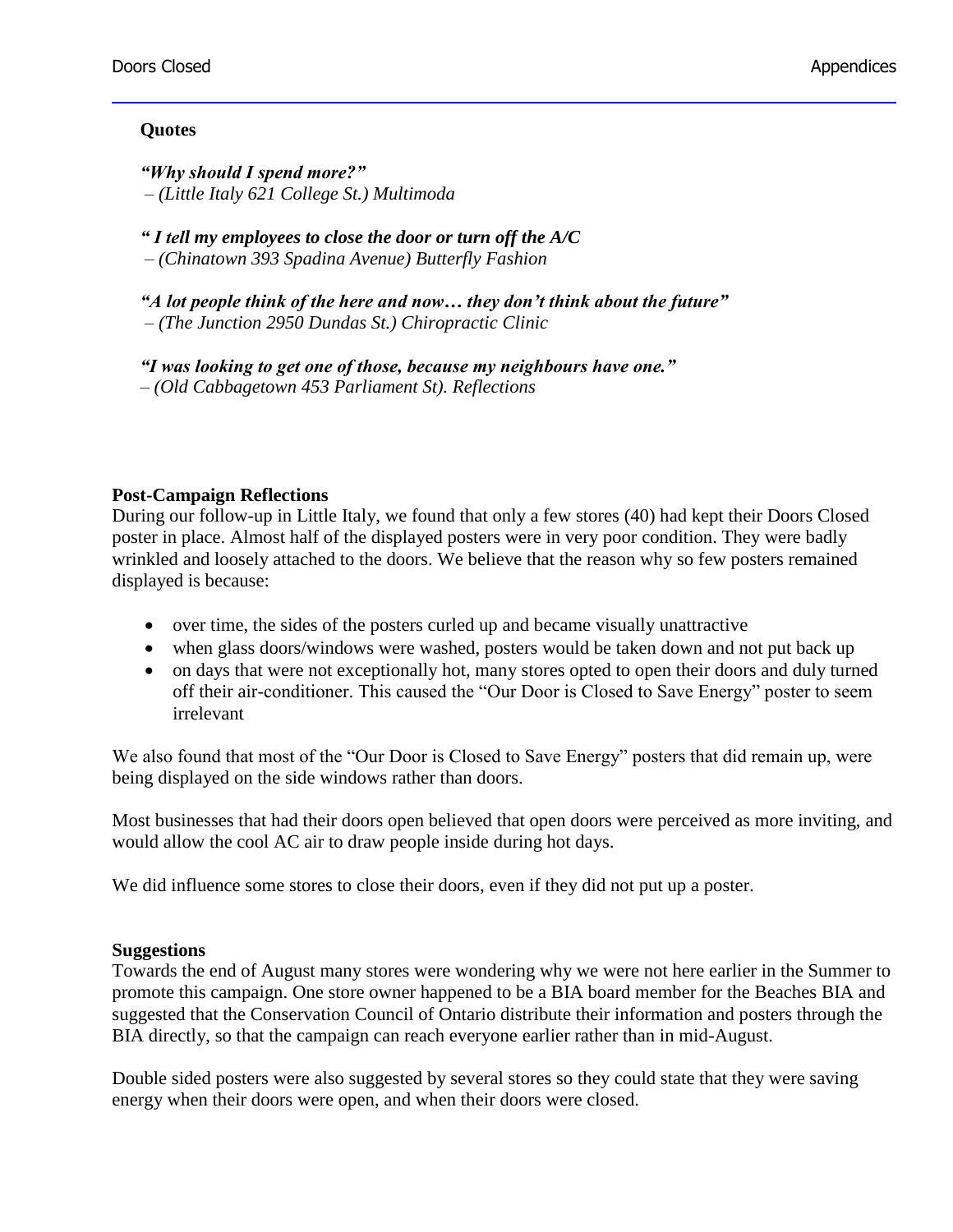Use a laminated "Come in Were Open" Sign with our signature blue sky background and Our Door is Closed to Save Energy slogan just beneath it. This would be a more attractive item for stores to accept, and would definitely last a longer period of time versus the 8.5 x 11 posters. The only downside of course is the extraordinary cost of producing thousands of laminated open signs.

A more targeted approach to big business and government buildings is required. Many stores believed they were being picked on as the little guy. With reassurances that we were visiting corporate, small and big business alike, as most people believed that downtown office buildings are the big energy wasters, and need to be examined closer.

Also some people are in favour of legislation that would require strict regulations on the consumption of energy. Whether this can be successfully lobbied is questionable.

#### **Contact**

*Brian Paul Morris Conservation Council of Ontario – Student Ambassador [bmorris@connect.carleton.ca](mailto:Bmorris@connect.carleton.ca) 905-726-0161*

*Corina Wong Conservation Council of Ontario – Student Ambassador [corina.wong@utoronto.ca](mailto:corina.wong@utoronto.ca)*